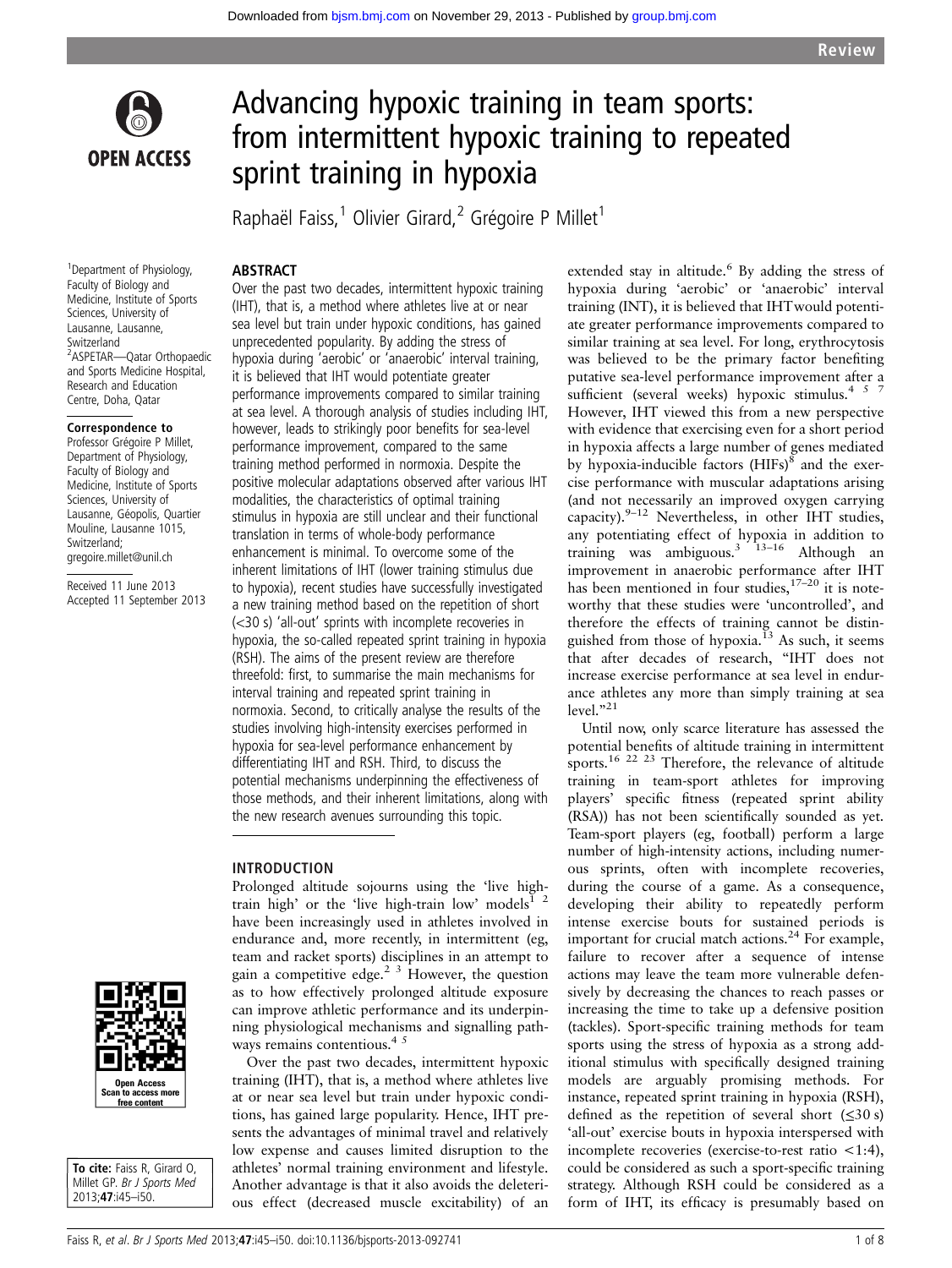different mechanisms than on the existing IHT methods (discussed below), therefore justifying the addition of the RSH modality in the altitude training nomenclature.<sup>25</sup>

The aims of the present review are threefold: first, to summarise the main mechanisms for INT and repeated sprint training in normoxia (RSN). Second, to critically analyse the results of the studies involving high-intensity exercises performed in hypoxia for sea-level performance enhancement by differentiating IHT and RSH. Third, to discuss the potential mechanisms underpinning the effectiveness of those methods, and their inherent limitations, along with new research avenues surrounding this topic.

A computer-based literature search was conducted in April 2013 using the PubMed electronic database using combinations of specific keywords: 'altitude', 'hypoxic', 'training', 'intermittent hypoxia', 'repeated sprints', 'interval training', 'exercise' and 'performance'. Recently, an international consensus group of the IOC<sup>26</sup> underlined the further need "to study the effects of training in hypoxia and live high-train low modalities on performance at sea level, low and moderate altitude using a placebo-controlled double-blind design." Well aware of the methodological issues (ie, importance of ruling out placebo effects<sup>21 27</sup>) pertaining to the conclusion of some altitude training studies, the present review is limited to studies including a control (CON) group in their experimental design, allowing the effects of training and hypoxic stimulus to be clearly differentiated.

#### INT VERSUS RSN

The efficiency of  $INT^{28}$  <sup>29</sup> has been investigated extensively. It can broadly be subdivided into  $(1)$  short or long aerobic<sup>28</sup> versus anaerobic<sup>29</sup> INT and (2) short or long intervals versus sprint intervals.<sup>30</sup> INT consists of 'repeated short-to-long bouts of rather high-intensity exercise interspersed with recovery periods'.<sup>28</sup> While any INT session will naturally challenge the metabolic and neuromuscular systems, it is beyond the scope of this review to detail all the stressed factors.<sup>24 30–32</sup> However, we support the recent statement that "the cardiorespiratory (ie, VO2) data, but also cardiovascular work, stored energy and cardiac autonomic stress responses are the primary variables of INT", whereas "anaerobic glycolytic energy contribution and neuromuscular load/musculoskeletal strain are secondary."<sup>30</sup> Indeed, the expected benefits of INT are primarily to maximise VO2max and therefore cardiac output and the arterial-mixed venous oxygen difference<sup>32</sup> as well as the  $VO<sub>2</sub>$  kinetics,<sup>31</sup> which are important determinants of endurance performance. Overall, INT performed at intensities<sup>33</sup> and exercise-to-rest ratios<sup>34</sup> that elicit maximal volume and pressure overloads on the myocardium and  $VO<sub>2</sub>$  responses near maximal oxygen uptake ( $VO<sub>2max</sub>$ ) are quite likely optimal in terms of cardiac output, blood flow, shear stress, recruitment and increased oxidative capacity of fast twitch (FT) fibres. This imposes the need to maintain the longest time >90% VO<sub>2max</sub><sup>3</sup>

During repeated sprints in normoxia, the factors responsible for the performance decrements (eg, decline in sprint speed/ power across repetitions) include limitations to energy supply (eg, phosphocreatine (PCr) resynthesis and aerobic and anaerobic glycolysis), metabolite accumulation (eg, inorganic phosphate, Pi; hydrogen ion, H<sup>+</sup>) and neural factors (eg, neural drive and muscle activation).<sup>36 37</sup> Among these factors, the ability to resynthesise PCr is probably the central determinant of RSA. Hence, the oxidative pathway is essential for the PCr resynthesis rate,<sup>38</sup> and the decrease in PCr concomitant to the rise in Pi and AMP stimulates the anaerobic glycolytic

contribution at the start of a sprint. If the increase in  $H^+$  accumulation is also known to impair RSA, recent findings<sup>39</sup> suggest that this fitness component is determined to a larger extent by the muscle energy supply (eg, short-term (<1 min) PCr resynthesis rate) than by the  $H^+$  removal.

In team sports, the clinical relevance of improving RSA is debated,<sup>40</sup> but it is a common belief that such adaptations would be beneficial for improved match-related physical performance. For instance, the mean time recorded during an RSA test predicts the distance of high-intensity running and the total sprint distance during a professional football match.<sup>41</sup> Furthermore, football players experience temporary fatigue during a game (eg, lower amount of sprinting, high-intensity running and distance covered after a sequence of repeated and intense actions), which may determine the outcome of crucial situations (eg, decreased technical and tactical behaviour and wrong cognitive choices).<sup>42 43</sup> This suggests that improving RSA would maximise team-sport physical performance and that it is important to better understand training strategies that can enhance this fitness component.

Although the brief description above of the main determinants of INT versus RSN highlights that those training methods aim at developing predominantly the aerobic pathway and RSA, respectively, the practical question of their optimal combination in team sports is widely debated $37 \frac{44}{100}$  with two diverging approaches<sup>45</sup>; that is, an integrative 'mixed' method mainly based on IHT/RSN<sup>37</sup> contrasting with an 'isolated' method based on the parallel development of maximal aerobic speed and maximal sprinting speed.<sup>44</sup> The same debate was translated within the area of the optimal use of hypoxic training in team sports $3<sup>15</sup>$  and needs to better describe the main adaptive mechanisms of IHT and RSH. This is the objective of the next sections.

#### CURRENT TRENDS: IS IT TIME TO MOVE BEYOND IHT? Performance improvement with IHT

In table 1, we report 23 controlled studies (ie, 20 IHT and 3 RSH) including training protocols performed in hypoxia versus normoxia. Interestingly, an additional benefit on performancerelated variables of IHT compared with the same training performed in normoxia is present in only four of those studies. First, Martino et  $al^{48}$  reported a faster 100 m swim time and larger improvement in peak power output during an arm Wingate test after 21 days of training including swim sprints at an altitude of 2800 m, compared to sea level. Since a detailed description of the training sessions is not available, the mechanisms inducing additional hypoxia-related benefits cannot be ascertained. Second, Hendriksen and Meeuwsen<sup>54</sup> highlighted a 5% increase in peak power output during a Wingate cycling test after 10 days of aerobic training in hypobaric hypoxia, while performance in the normoxic training group did not change. Third, Dufour et  $al^{59}$  reported an improved endurance performance capacity in competitive distance runners after 6 weeks of high-intensity aerobic training at 3000 m (ie, 5% increase in their  $VO_{2max}$  and 35% longer time to exhaustion running at a speed associated with  $VO<sub>2max</sub>$ ), but not performance change in the group training in normoxia. Finally, Manimmanakorn et  $al^{23}$  reported in one of the few studies conducted with teamsport athletes that a knee extension/flexion IHT performed over a 5-week period provided an additional benefit for improving maximum voluntary contraction torque during prolonged leg extensions. A remarkable observation across the above-listed studies is that the additional benefits of IHT seem to be partly related to an upregulation of the glycolytic potential and to an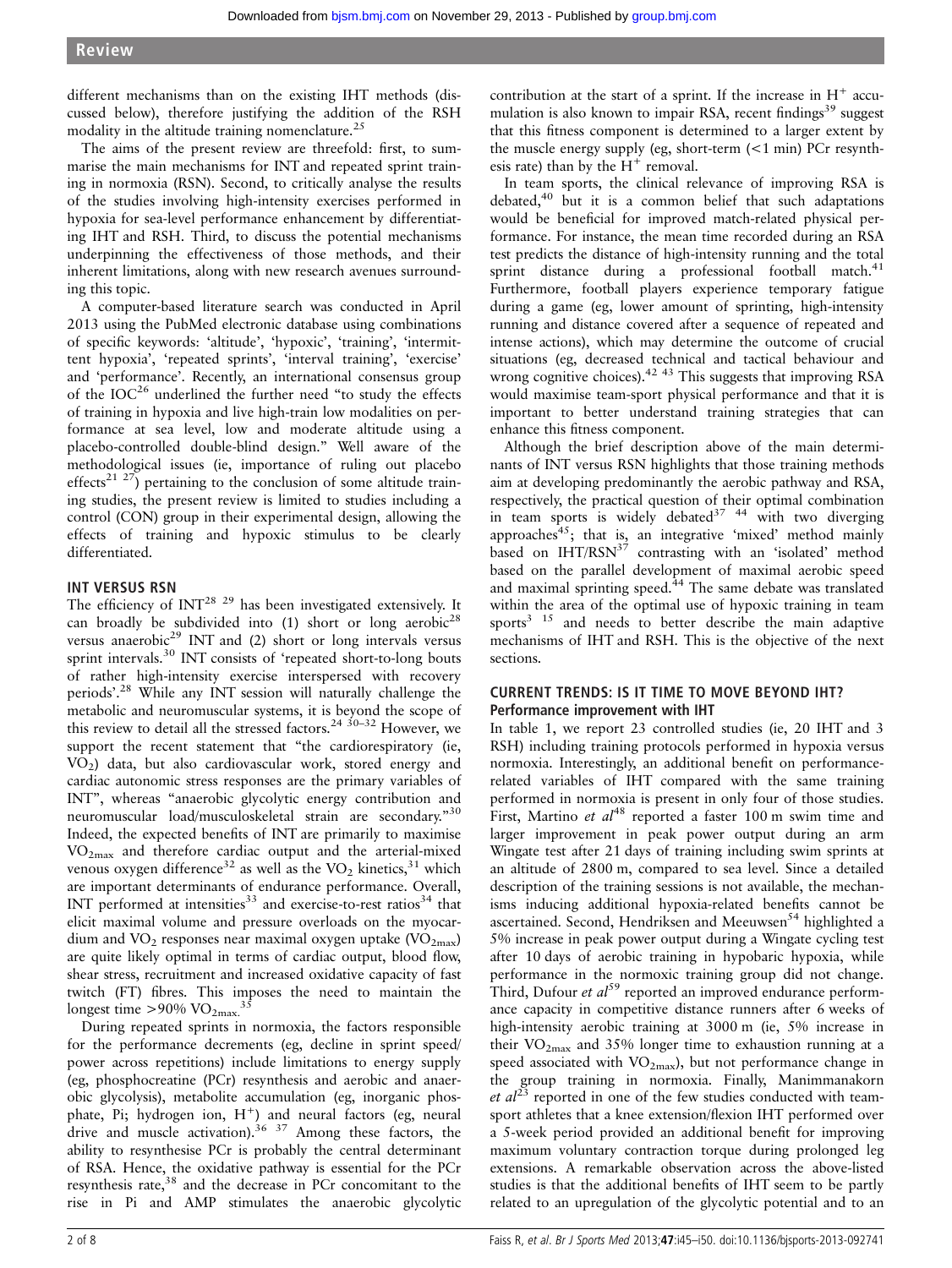Downloaded from [bjsm.bmj.com](http://bjsm.bmj.com/) on November 29, 2013 - Published by [group.bmj.com](http://group.bmj.com/)

#### Table 1 Summary of current research findings relative to the use of intermittent hypoxic training (IHT) or repeated sprint training in hypoxia (RSH)

| Author (year)                        | <b>Participants</b>         | Design (number of training sessions, type, altitude and training<br>content)                                                   | <b>Groups</b>              | <b>Statistically significant</b><br>results $(p<0.05)$                               |
|--------------------------------------|-----------------------------|--------------------------------------------------------------------------------------------------------------------------------|----------------------------|--------------------------------------------------------------------------------------|
| Roskamm et al (1969) <sup>46</sup>   | <b>Untrained</b>            | 24 over 4 weeks, cycling, 2250 m (N=6) or 3450 m (N=6; HH). 30 min                                                             | $IHT, N=12$                | 10-17% $VO_{2max}$                                                                   |
|                                      |                             | aerobic training                                                                                                               | INT, $N=6$                 | $6\%$ VO <sub>2max</sub>                                                             |
| Terrados et al (1988) <sup>47</sup>  | Elite cyclists              | 12-20 over 3-4 weeks, cycling, 2300 m (HH). Aerobic training and<br>some intervals (15 s at 130% of aerobic peak power output) | IHT, $N=4$<br>INT, $N=4$   | 33% PPO<br>22% PPO                                                                   |
| Martino et al (1995) <sup>48</sup>   | Elite swimmers              | Swim sprints at 2800 m (HH) during 21 days at altitude. No details                                                             | IHT, $N=20$                | $-6\%$ 100 m swim time, 34%                                                          |
|                                      |                             | available                                                                                                                      | INT, $N=13$                | PPO arm Wingate test<br>NS changes                                                   |
| Emonson et al $(1997)^{49}$          | <b>Untrained</b>            | 15 over 5 weeks, cycling, 2500 m (HH). 45 min at 70% of VO <sub>2max</sub>                                                     | $IHT, N=9$<br>INT, $N=9$   | $12\%$ VO <sub>2max</sub><br>12% VO <sub>2max</sub>                                  |
| Katayama et al (1998) <sup>50</sup>  | <b>Untrained</b>            | 10 over 2 weeks, cycling, 4500 m (HH). 30 min at 70% of normoxic<br>$VO2max$ level                                             | IHT, $N=7$<br>INT, $N=7$   | $7\%$ VO <sub>2max</sub><br>$5\%$ VO <sub>2max</sub>                                 |
| Bailey et al (2000) <sup>51</sup>    | Runners                     | 4 weeks at $\sim$ 2000 m (NH). Aerobic training, no details                                                                    | IHT, $N=18$                | 15% $VO2max$                                                                         |
| Geiser et al (2001) <sup>52</sup>    | <b>Untrained</b>            | 30 over 6 weeks, cycling, 3850 m (NH). 30 min at 77-85% of                                                                     | INT, $N=14$<br>IHT, $N=18$ | $5\%$ VO <sub>2max</sub><br>11% VO <sub>2max</sub> , 17% 30 min TT                   |
|                                      |                             | maximum heart rate                                                                                                             | INT, $H=15$                | mean PO<br>9% VO <sub>2max</sub> , 19% 30 min TT                                     |
|                                      |                             |                                                                                                                                |                            | mean PO                                                                              |
| Karlsen et al $(2002)^{53}$          | Cyclists                    | 9 over 3 weeks, cycling, 3000 m (NH). 120 min aerobic training                                                                 | IHT, $N=8$                 | NS changes in $VO2max$ or<br>30 min TT                                               |
|                                      |                             |                                                                                                                                | INT, $N=8$                 | NS changes in $VO2max$ or<br>30 min TT                                               |
| Hendriksen and                       | <b>Triathletes</b>          | 10 over 10 days, cycling, 2500 m (HH). 105 min aerobic training                                                                | IHT, $N=8$                 | 5% PPO cycling Wingate test                                                          |
| Meeuwsen (2003) <sup>54</sup>        |                             |                                                                                                                                | INT, $N=8$                 | NS increase                                                                          |
| Truijens et al (2003) <sup>55</sup>  | <b>Swimmers</b>             | 15 over 5 weeks, swimming, 2500 m (NH). 12.5 min >100% VO <sub>2max</sub><br>$(30 s or 60 s$ bouts)                            | $IHT, N=8$<br>INT, $N=8$   | NS changes<br>$6\%$ VO <sub>2max</sub>                                               |
| Ventura et al (2003) <sup>56</sup>   | Cyclists                    | 18 over 6 weeks, cycling, 3200 m (NH). 30 min aerobic training                                                                 | IHT, $N=7$                 | NS changes in $VO2max$ or                                                            |
|                                      |                             |                                                                                                                                | INT, $N=5$                 | 10 min TT<br>NS changes in $VO2max$ or<br>10 min TT                                  |
| Morton and Cable                     | Team-sport                  | 12 over 4 weeks, cycling, 2750 m (NH). $10\times1$ min at 80% of 2 min                                                         | IHT, $N=8$                 | 8% cycling Wingate test PPO,                                                         |
| $(2005)^{16}$                        | players                     | <b>PPO</b>                                                                                                                     | INT, $N=8$                 | 7% $VO2max$<br>6.5% cycling Wingate test<br>PPO, $8\%$ VO <sub>2max</sub>            |
| Roels et al (2005) <sup>57</sup>     | Cyclists and                | 14 over 7weeks, cycling, 3000 m (NH). 6-8×2-3 min at 100% of                                                                   | IHT, $N=11$                | 4% 10 min TT mean PO                                                                 |
|                                      | triathletes                 | aerobic PPO                                                                                                                    | IHIT, $N=11$               | 9% $VO_{2max}$ , 5% 10 min TT<br>mean PO                                             |
| Roels et al (2007) <sup>58</sup>     | Cyclists and                | 15 over 3 weeks, cycling, 3000 m (NH). 9×60 min at 60% VO <sub>2max</sub> and                                                  | INT, $N=11$<br>IHT, $N=10$ | 5% 10 min TT mean PO<br>7% aerobic PPO                                               |
|                                      | triathletes                 | 36 min with intervals of 2 min at 100% aerobic PPO (2 min bouts)                                                               | INT, $N=9$                 | 7% aerobic PPO, 8% 10 min<br>TT mean PO                                              |
| Dufour et al $(2006)^{59}$           | Runners                     | 12 over 6 weeks, running, 3000 m (NH). 24–40 min $\langle V_0 \rangle$ <sub>max</sub>                                          | IHT, $N=9$                 | 5% VO <sub>2max</sub> , 35% T <sub>lim</sub> at<br>vVO <sub>2max</sub>               |
|                                      |                             |                                                                                                                                | INT, $N=9$                 | NS changes                                                                           |
| Hamlin et al $(2010)^{22}$           | Cyclists and<br>triathletes | 10 over 10 days, cycling, 3200-4400 m (NH). 90 min aerobic training<br>followed by two 30 s Wingate tests                      | IHT, $N=9$<br>INT, $N=7$   | 3% PO cycling Wingate test<br>NS changes                                             |
| Lecoultre et al (2010) <sup>60</sup> | Cyclists                    | 12 over 4 weeks, cycling, 3000 m (NH). 4x12-18 min at 100-120%                                                                 | IHT, $N=7$                 | 7% 40 km TT mean PO                                                                  |
|                                      |                             | of aerobic PPO, $4 \times 30 - 48$ min <vo<sub>2max and <math>4 \times 100</math> min aerobic<br/>training</vo<sub>            | INT, $N=7$                 | 6% 40 km TT mean PO                                                                  |
| Mao et al (2011) <sup>61</sup>       | Active males                | 25 over 5 weeks, cycling, 2750 m (NH). 30 min aerobic training                                                                 | $IHT, N=12$<br>INT, $N=12$ | 16% $VO_{2max}$<br>10% VO <sub>2max</sub>                                            |
| Manimmanakorn et al                  | Female team-sport           | 15 over 5 weeks, knee flexion and extension, $\sim$ 4500 m (NH). 6 sets of                                                     | $IHT, N=10$                | 15% MVC3, 17% MVC30,                                                                 |
| $(2013)^{23}$                        | players                     | low resistance knee extensions and flexions to failure with 30 s<br>between sets                                               | INT, $N=10$                | 129% REPS201RM<br>86% REP201RM                                                       |
| Holliss et al $(2013)^{62}$          | <b>Active males</b>         | 15 over 3 weeks, leg extension, 3000 m (NH). $10\times60-70$ s intense                                                         | IHT, $N=9$                 | 25% leg extension,                                                                   |
|                                      |                             | exercise with 20–30 s passive recovery. One leg IHT, the other leg INT                                                         | INT, $N=9$                 | incremental T <sub>lim</sub><br>27% leg extension,                                   |
| Puype et al (2013) <sup>63</sup>     | Moderately                  | 18 over 6 weeks, cycling, 3000 m (NH). 4–9 sprints of 30 s                                                                     | $RSH$ , $N=10$             | incremental T <sub>lim</sub><br>6% sprint PO, 6% $VO2max$ ,                          |
|                                      | trained cyclists            | interspersed with 4.5 min recovery at 50 W                                                                                     | $RSN, N=10$                | 6% 10 min PO, 7% LT4<br>5% sprint PO, 6% VO <sub>2max</sub> ,                        |
|                                      |                             |                                                                                                                                | CON, $N=10$                | 6% 10 min PO, NS<br>NS changes                                                       |
| Galvin et al (2013) <sup>64</sup>    | Rugby players               | 12 over 4 weeks, treadmill running, 3500 m (NH). 10 sprints of 6 s                                                             | $RSH$ , N=15               | 33% Yo-Yo Intermittent                                                               |
|                                      |                             | interspersed with 30 s recovery                                                                                                | $RSN, N=15$                | Recovery 1 test performance<br>14% Yo-Yo Intermittent<br>Recovery 1 test performance |

**Continued**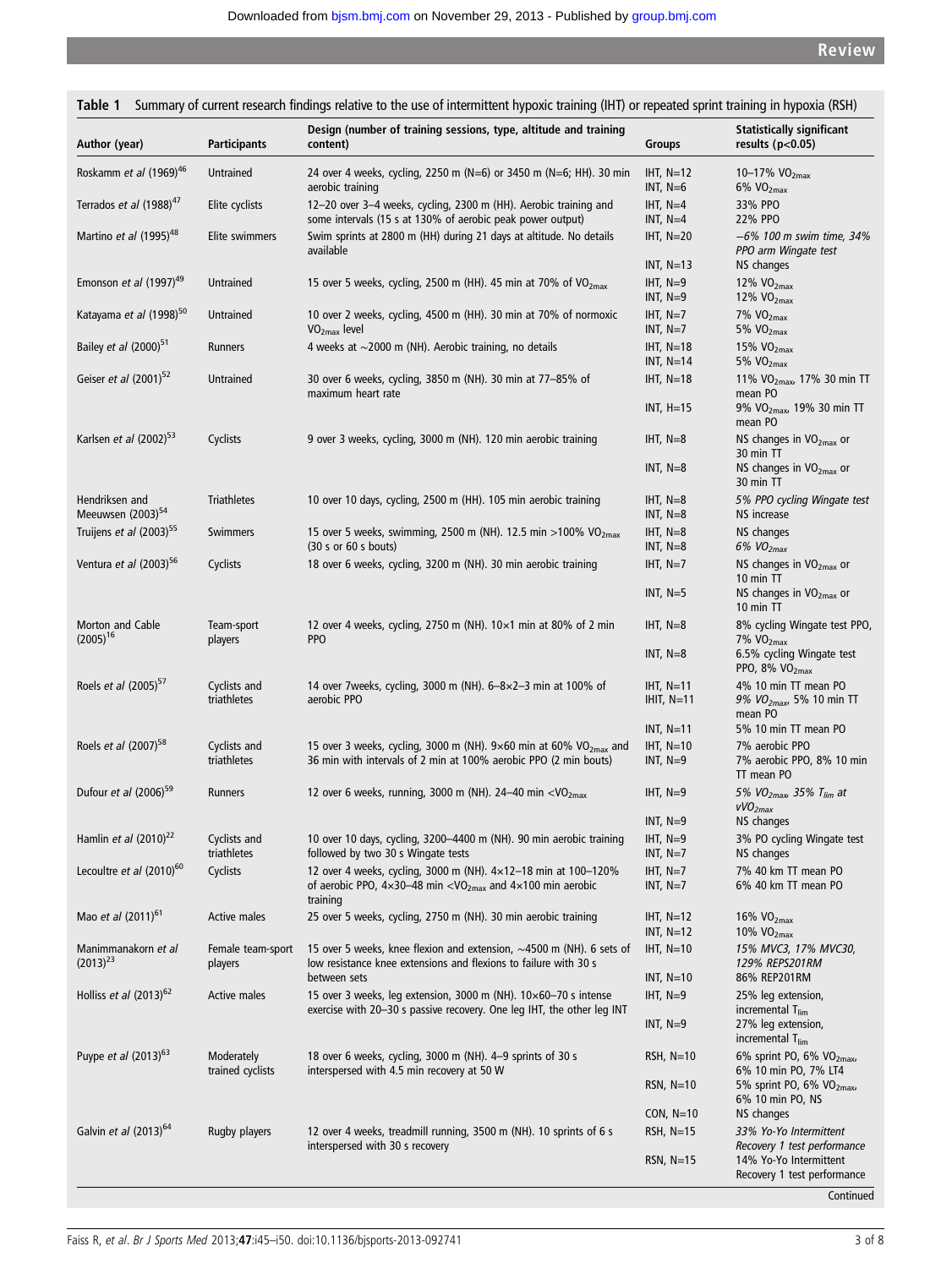| Table 1<br>Continued                                                                                                                                                                 |                                |                                                                                                            |                |                                                        |  |
|--------------------------------------------------------------------------------------------------------------------------------------------------------------------------------------|--------------------------------|------------------------------------------------------------------------------------------------------------|----------------|--------------------------------------------------------|--|
| Author (year)                                                                                                                                                                        | <b>Participants</b>            | Design (number of training sessions, type, altitude and training<br>content)                               | <b>Groups</b>  | <b>Statistically significant</b><br>results $(p<0.05)$ |  |
| Faiss et al (2013) <sup>65</sup>                                                                                                                                                     | Moderately<br>trained cyclists | 8 over 4 weeks, cycling, 3000 m (NH). 3x5 all-out 10 s sprints<br>interspersed with 20 s recovery at 120 W | $RSH$ , $N=20$ | 6% sprint PO, 38%<br>completed sprints in RSA test     |  |
|                                                                                                                                                                                      |                                |                                                                                                            | $RSH$ , $N=20$ | 7% sprint PO, no change in<br>completed sprints        |  |
|                                                                                                                                                                                      |                                |                                                                                                            | $CON. N=10$    | NS changes                                             |  |
| This table is limited to investigations with a group training in hypoxia (IHT, IHIT or RSH) and a group training in normoxia (INT or RSN). CON group without training present in two |                                |                                                                                                            |                |                                                        |  |

studies. Altitude described as either HH or NH. A significant difference between groups is shown in italics (p<0.05). CON, control group; HH, hypobaric hypoxia; IHT, intermittent hypoxic training; IHIT, intermittent hypoxia interval training; INT, intermittent training in normoxia; LT4, power output corresponding to 4 mmol blood lactate; MVC3, peak maximum voluntary contraction in 3 s; MVC30, area under the peak 30 s maximal voluntary contraction curve; NH, normobaric hypoxia; NS, non-significant; PO, power output; PPO, peak power output; REPS201RM, repetitions at 20% of 1 repetition maximal load; RSA, repeated sprint ability test to exhaustion; RSH, repeated sprint training in hypoxia; RSN, repeated sprint training in normoxia; TT, time trial; T<sub>lim</sub>, time to exhaustion; VO<sub>2max</sub>, maximal oxygen uptake; vVO<sub>2max</sub>, velocity associated with  $VO<sub>2max</sub>$ </sub>

increased anaerobic capacity (eg, larger increase in Wingate performance). These adaptations might help athletes engaged in intermittent sports to improve their match-related performance.

Besides, in another study conducted with team-sport athletes, similar improvements in aerobic and anaerobic power outputs were observed when training was performed in hypoxia and normoxia.16 Other well-designed controlled studies highlighted the benefits of IHTon aerobic performance but failed to demonstrate an additional benefit of conducting the training in a hypoxic environment.<sup>46 55 57 58 66</sup> With the many different training strategies and methods available, the possibility that IHT might "enhance endurance performance when subsequent exercise is conducted in hypoxia" in football players as stated in a recent comprehensive review<sup>3</sup> was therefore questioned by our team.<sup>15</sup>

#### Physiological mechanisms and limitations of IHT

IHT is quite likely to have a minimal effect on erythropoiesis since a large 'hypoxic dose' is required for significantly "stimulating the erythropoietic pathway to the point that it enhances post-altitude sea-level endurance performance."4 5 In support of this assumption, previous IHT studies failed to observe any significant change in the total haemoglobin mass, red cell volume or any other red cell indices compared with a CON group<sup>62 67</sup> (see ref.  $2$  for further discussions).

Compared with sea-level training, IHT has the potential to induce a further physiological strain<sup>68</sup> and specific molecular adaptations,  $11 \tcdot 12 \tcdot 69$  though not necessarily associated with improved exercise capacity. The rationale of using IHT relies on the hypothesis that these muscle adaptations surpass those triggered by normoxic exercise. In particular, the lower partial pressure of oxygen  $(PO<sub>2</sub>)$  in muscle tissue during IHT when compared with INT would lead to a larger upregulation of  $HIF-1\alpha$ .<sup>11 12 62</sup> In untrained or moderately-trained participants, muscular adaptations occurring in response to IHT include but may not be limited to—an increased citrate synthase activity, mitochondrial density, capillary-to-fibre ratio and fibre crosssectional area as well as upregulation of factors of mitochondrial biogenesis or enzymes implicated in carbohydrate and mitochondrial metabolism, oxidative stress defence and pH regulation.<sup>10 11 47 52 59 70 71</sup> However, as stated recently,<sup>9</sup> one may question the functional significance of these physiological adaptations (eg, larger increase in citrate synthase activity in IHT than in INT) since the effects of IHT on endurance performance measured in normoxia are 'minimal and inconclusive in trained athletes'. 21

Several authors have reported additional adaptations potentially favourable to high-intensity exercises. These include

improvements in muscle  $O_2$  homeostasis and tissue perfusion induced by improved mitochondrial efficiency, control of mitochondrial respiration,<sup>71 72</sup> angiogenesis<sup>73</sup> and muscle buffering capacity.74 However, the translation into enhanced performance is not always observed and when it does occur, it may be irrelevant for team sports. Hence, non-specific IHT protocols or inappropriate performance tests—that is, evaluating endurance capacity (with  $VO<sub>2max</sub>$  tests or time trials) but neglecting indices of match-related performance such as RSA—have been mainly conducted so far.

With the exception of studies performed at an intensity corresponding to the second ventilatory threshold,<sup>12 59 72</sup> where the increased expression of factors involved in glucose uptake, oxidative stress defence and pH regulation was associated with an increased endurance performance capacity, most of the IHT studies (including those with some muscle adaptations) did not report any additional performance benefit of IHT over INT. In untrained participants, the effect of training seems to predominate, overwhelming any additional effect of hypoxia.<sup>75</sup> Furthermore, Levine<sup>75</sup> convincingly argued that, compared to similar training in normoxia, IHT quite likely induces a lower stimulus for the active musculature since the lowered power output<sup>76</sup> and the reduced oxygen flux resulting from hypoxia would be associated with a downregulation of muscle structure and function.

#### Performance improvement with RSH

Some of the methodological limitations related to IHT have been overcome in recent studies investigating a new hypoxic training strategy named  $RSH$ <sup>63–65</sup> RSH is based on the repetition of 'all-out' efforts of short (≤30 s) duration interspersed with short incomplete recoveries. This model differs from IHT since the intensity of the training stimulus is maximal and therefore allows one to maintain high FT recruitment so that positive results can be expected when adding hypoxia to training. RSH is particularly interesting since, under hypoxic conditions (<3800 m), a single sprint performance of short duration (<10 s) is generally preserved, whereas fatigue resistance during RSA tests is reduced with earlier and larger decrements in mechanical work.77–<sup>79</sup>

Recently, we<sup>65</sup> showed that RSH delays fatigue during a repeated sprint test to exhaustion. In that study, 50 trained athletes were randomly dispatched in three different intervention groups (RSH: 3000 m, FiO<sub>2</sub> 14.5%; RSN: 485 m, FiO<sub>2</sub> 20.9% and CON: no specific sprint training) and tested twice (before and after a 4-week training protocol including two repeated sprint training sessions per week) for the determination of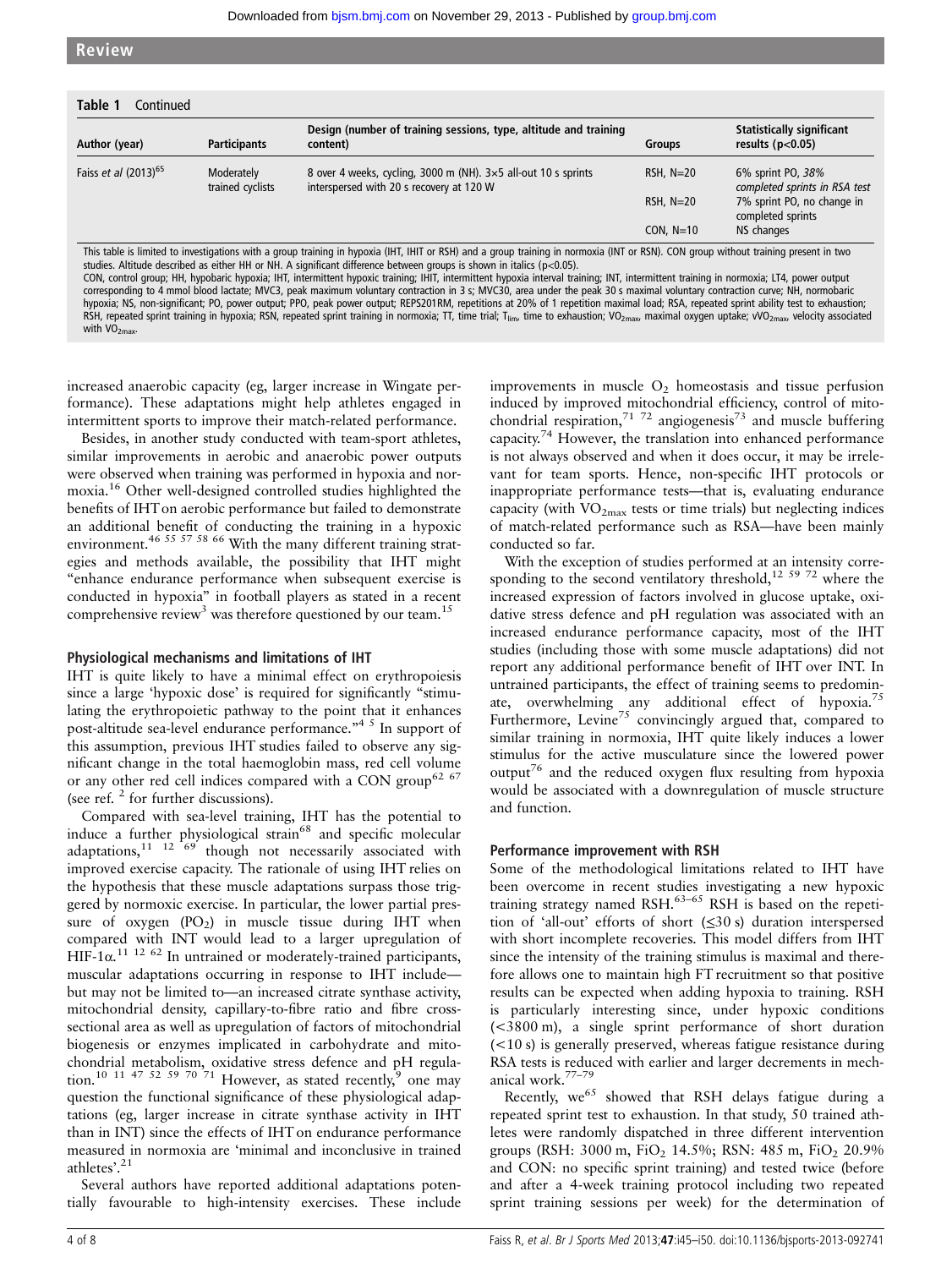endurance performance, anaerobic capacity and RSA. If endurance performance (during a 3 min 'all-out' time trial) was not increased, RSN and RSH improved the average power output during 10 s sprints (by  $6-7\%$ ) and a 30 s Wingate test (by 3– 5%), although a major additional benefit of RSH compared with RSN was found. The number of sprints completed during an RSA test to exhaustion was improved by 40% only after RSH: an average of 9 sprints was performed before training in both groups but 13 after RSH and still 9 after RSN. The relevance of the observed improvement in RSA in team-sport athletes is unanswered yet since the direct translation of RSA to the team game result is questionable.<sup>40</sup>

Puype et  $al^{63}$  then showed that RSH improved by 7% the power output, corresponding to 4 mmol blood lactate during a maximal incremental test, while it did not change after RSN. However, in that study, the gains in power output during a 10 min time trial (6–7%) or  $VO_{2max}$  during an incremental test (6%) were similar after RSH and RSN. Interestingly, the phosphofructokinase activity was markedly increased (59%) only after RSH, quite likely reflecting an upregulation of muscle glycolytic capacity. Since the performance tests were limited to longer aerobic efforts, they cannot be linked directly to physical performance improvement.

Furthermore, Galvin et  $al^{64}$  recently showed in rugby players a 19% additional benefit of RSH compared with RSN in highintensity intermittent running performance (Yo-Yo IR1 test $^{80}$ ). This substantially higher performance improvement has important practical implications since the Yo-Yo test correlates very well with physical performance and the amount of high-intensity running in several team sports such as soccer, basketball, rugby and handball.<sup>64</sup>

Thus, RSH was shown to be as efficient as RSN in improving power output on a single sprint (5–7%) when including 10 s sprints interspersed with 20 s recoveries<sup>65</sup> or 30 s sprints with  $270$  s recoveries<sup>63</sup> (table 1). Additionally, but only after RSH, cycling power output corresponding to 4 mmol of lactate during an incremental test $63$  and high-intensity intermittent running performance were significantly improved<sup>64</sup> only after RSH while fatigue development was delayed during a repeated cycling sprint test performed until exhaustion.<sup>65</sup>

#### Physiological mechanisms and promises of RSH

We hypothesised that RSH would induce beneficial adaptations mainly due to the improved blood perfusion level inducing an enhanced  $O_2$  utilisation and an improved behaviour of FT fibres. With maximal effort intensities, specific skeletal muscle tissue adaptations (molecular level) may arise through the oxygen-sensing pathway (ie, capillary-to-fibre ratio, fibre crosssectional area, myoglobin content and oxidative enzyme activity such as citrate synthase) that either do not occur in normoxic conditions or, if they do, they do so to a lesser degree.<sup>10-12</sup> Additionally, exercising in hypoxia is known to trigger a compensatory vasodilation to match an increased oxygen demand at the muscular level.<sup>81</sup>

Increasing evidence indicates that neuromuscular (muscle contractility and/or activation), biomechanical (running economy) and metabolic (muscle and/or cerebral deoxygenation/reoxygenation kinetics) factors may also play key roles in the hypoxia-induced mechanisms in response to maximal-intensity intermittent exercises. For instance, it is generally accepted that neuromuscular transmission and action potential propagation along with muscle fibres (sarcolemma excitability) remain unchanged with acute hypoxia in relaxed muscles or during brief contractions.82 Indirect evidence rather suggests that the

increased rate of fatigue seen at altitude may be the result of a more rapid accumulation of Pi during each sprint and a reduced rate of its removal during recovery.<sup>38 83</sup> Repeated sprints result in large changes in PCr and  $H^+$  concentrations. However, the restoration of power output during repeated sprints seems to be influenced more by the muscle energy supply (eg, PCr resynthesis) than by the recovery of muscle  $pH<sup>39</sup>$  However, enhanced buffer capacity or upregulation of genes involved in pH control has also been reported after RSH<sup>63 65</sup>

Moreover, performance decrements are also likely to be explained by a reduced neural drive to the active musculature, (estimated by surface electromyography) arising secondary to a stronger reflex inhibition due to brain hypoxi $a^{84}$  or a hypoxia-induced increased level of intramuscular metabolites known to stimulate group III–IV muscle afferents.<sup>83</sup> Furthermore, larger cerebral deoxygenation levels<sup>77</sup> and slower reoxygenation rates during recoveries<sup>85</sup>—which strongly correlate with the exacerbated reduction in mechanical work in hypoxia during an RSA test—have also been observed with acute altitude exposure. As exercise intensity increases, glycolytic FT muscle fibres are preferentially recruited,<sup>86</sup> while at lower intensity (eg, <VT2) oxidative slow twitch (ST) and FT muscle fibres are solicited.

During sprints in hypoxia, the compensatory vasodilation (with an increase in blood flow) that aims at maintaining constantly the total  $O_2$  delivery to the muscle is quite likely maximal since exercise intensity is essential in the amplitude of this compensatory mechanism.<sup>81</sup> FT fibres are quite likely to benefit more than ST fibres from the higher blood perfusion. Hence, owing to their greater fractional  $O_2$  extraction if highly perfused, $87$  the enhanced microvascular O<sub>2</sub> delivery to FT would 'make FT to behave more like their oxidatively efficient ST counterparts'.<sup>88</sup> So, RSH efficiency is likely to be fibre-type selective and intensity dependent and therefore based on mechanisms presumably different from those associated with IHT. We speculate here that the improved responsiveness of the vascular bed and the improved blood perfusion through nitric oxide (NO)-mediated vasodilation mechanisms<sup>81</sup> could be paramount in RSH. Further investigations into the NO pathway (neuronal NO synthase (nNOS) and endothelial NO synthase (eNOS)) are required in RSH to determine whether mechanisms other than NO-mediated vasodilation are also involved. Moreover, fibre-type selective peripheral vascular effects of nNOS-derived NO have been reported during high-speed treadmill running, whereas these effects were not seen at slower speeds.<sup>89</sup> It is, however, striking to note in two recent studies<sup>89</sup>  $90$  a similar fibre-type mechanism on dietary nitrate (NO<sub>3</sub>) supplementation that enhances blood flow. With NO<sub>3</sub> supplementation, blood flow and vascular control were indeed augmented mostly in FT,<sup>90</sup> partly due to the lower microvascular PO<sub>2</sub> in contracting FT. $87$  Interestingly, an elevated microvascular PO<sub>2</sub> is known to reduce PCr breakdown<sup>38</sup> and speed PCr recovery kinetics.

Adding a hypoxic stimulus to training can modulate the PCr resynthesis during exercise. In support of this suggestion, Holliss et  $al^{62}$  reported that single leg-extension IHT results in a faster PCr recovery from high-intensity exercise in hypoxia (with only a tendency observed in normoxia). However, exercise tolerance during an incremental test to the limit of exhaustion either in normoxia or hypoxia was not different between IHT and INT. The authors speculated that the faster PCr resynthesis observed after IHT was probably not due to an enhanced mitochondrial biogenesis but most likely due to a greater enhancement of muscle  $O_2$  delivery. Overall, a faster PCr resynthesis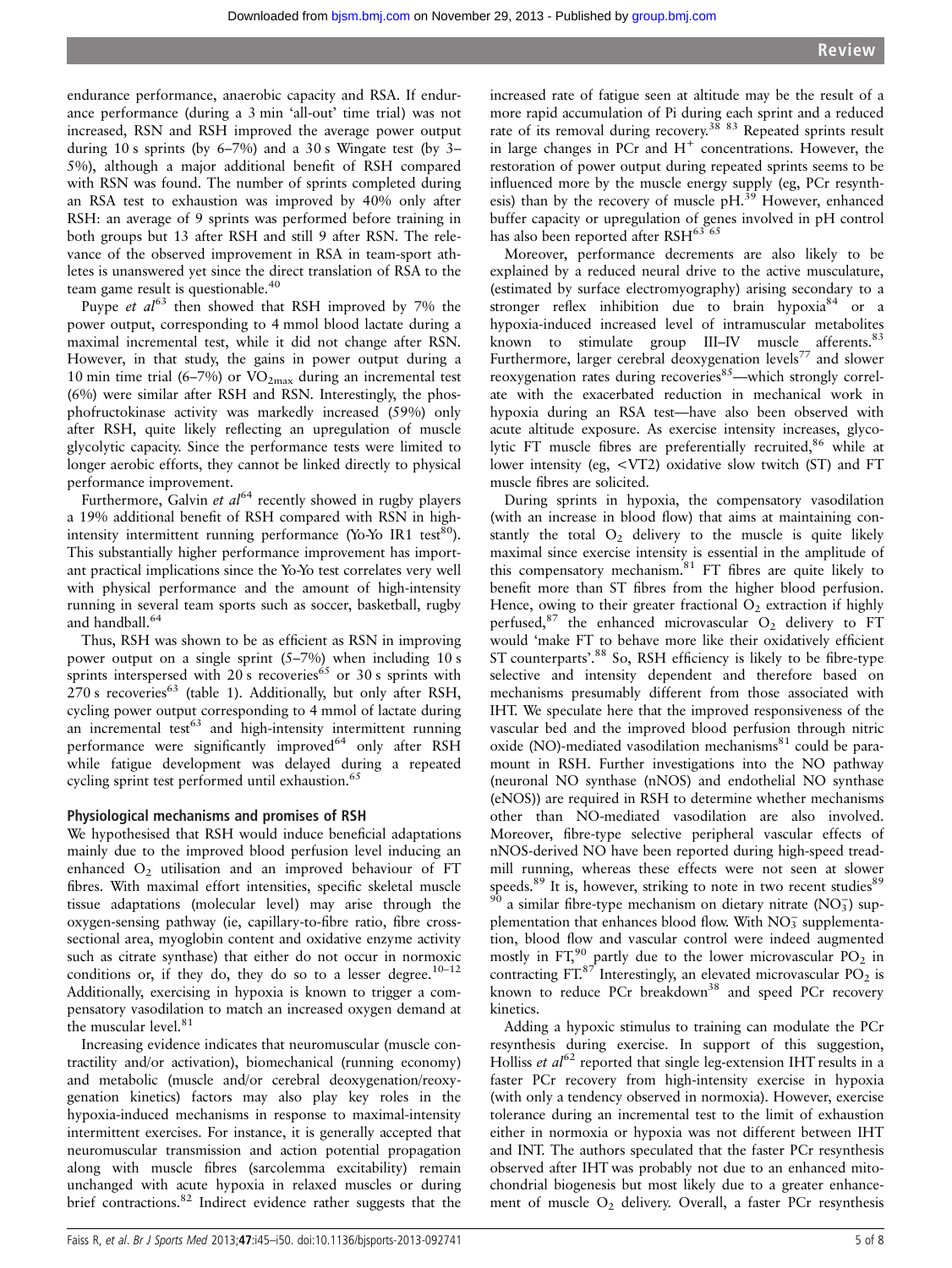resulting from RSH would manifest because of better maintenance of power production (better recovery between efforts) during intermittent, high-intensity exercises.

The latter could arguably contribute to the increased RSA performance observed in normoxia after RSH.<sup>65</sup> By challenging the functional reserve in the muscle oxygen diffusing capacity most likely utilised in hypoxia,<sup>91</sup> repeated maximal efforts in hypoxia have the potential to stimulate beneficial adaptations in terms of PCr resynthesis and oxygen utilisation mediated by HIFs at the muscular level. By extension, the positive impact of RSH on glycolytic performance and skeletal muscle adaptations may lead to putative strong benefits for team sports like football, rugby union or Australian football, where the ability to repeat high-speed runs during an entire game is essential for overall performance. $92$  At this stage, however, specific mechanisms that may enhance performance with RSH are still to be determined with further studies.

#### **CONCLUSION**

A thorough analysis of studies that have used IHT leads to strikingly poor benefits for sea-level performance improvement, compared to the same training protocol performed in normoxia.

Despite the positive molecular adaptations observed after various IHT modalities, the characteristics of optimal training stimulus in hypoxia are still unclear and their functional translation in terms of whole-body performance enhancement is minimal.

To overcome some of the inherent limitations of IHT (lower training stimulus due to hypoxia), recent studies have investigated a new training method based on the repetition of 'all-out' sprints in hypoxia, the so-called RSH. The succession of maximal efforts under hypoxic conditions was shown to be beneficial for maximal performance improvement and especially to delay fatigue when sprints with incomplete recoveries were repeated until exhaustion.

RSH is therefore proposed as a promising training strategy in intermittent sports to eventually improve match-related performance. Since team sports are characterised by intense exercise bouts repeated throughout a game, delaying fatigue and improving the ability to repeat sprints are crucial for the improved physical involvement of players.

Until now, there is scant evidence of the additional benefits of high-intensity training performed in hypoxia compared to the same training in normoxia on RSA. Until new evidence is provided, it is felt that compared to IHT, RSH is based on different fundamental mechanisms that are likely to be fibre-type selective, while the positive adaptations are probably dependent on the compensatory vasodilatory effects on the behaviour of FT fibres.

Yet, further studies with large sample sizes and double-blinded designed protocols are needed to endorse the efficacy of RSH. Then, in order to robustly assess the true benefits of RSH versus traditional IHT, both training strategies must be directly compared in the same experimental test setting. Judging the impact of RSH on athletic performance in various team sports could be best improved by testing, for example, specific work-to-rest ratios or the efficacy of different 'hypoxic doses'. Finally, if the efficacy of RSH is confirmed in more ecological situations (including overground sprints in hypoxic marquees rather than cycling an ergometer), it could then be readily implemented in the yearly periodisation of intermittent disciplines.

#### What are the new findings

- $\triangleright$  This review critically analyses the results of the studies involving high-intensity exercises performed in hypoxia for sea-level performance enhancements by differentiating intermittent hypoxic training (IHT) and repeated sprint training in hypoxia (RSH).
- ▸ IHT leads to strikingly poor benefits for sea-level performance improvement, compared to the same training protocol performed in normoxia.
- RSH is a promising training strategy that has been shown to delay fatigue when sprints with incomplete recoveries are repeated until exhaustion.

How might it impact on clinical practice in the near future

- $\triangleright$  This review will help athletes and teams in intermittent sports by providing an overview of the current scientific knowledge about intermittent hypoxic training and repeated sprint training in hypoxia (RSH).
- ▸ New studies are proposed to judge the efficacy of RSH in team sports and to determine the specific mechanisms that may enhance the team game results with RSH.

Contributors RF, OG and GPM drafted the article, revised it critically for important intellectual content and approved the version to be published.

#### Competing interests None.

Provenance and peer review Not commissioned; externally peer reviewed.

Open Access This is an Open Access article distributed in accordance with the Creative Commons Attribution Non Commercial (CC BY-NC 3.0) license, which permits others to distribute, remix, adapt, build upon this work non-commercially, and license their derivative works on different terms, provided the original work is properly cited and the use is non-commercial. See: [http://creativecommons.org/](http://creativecommons.org/licenses/by-nc/3.0/) [licenses/by-nc/3.0/](http://creativecommons.org/licenses/by-nc/3.0/)

#### **REFERENCES**

- Wilber RL. Application of altitude/hypoxic training by elite athletes. Med Sci Sports Exerc 2007;39:1610–24.
- Millet GP, Roels B, Schmitt L, et al. Combining hypoxic methods for peak performance. Sports Med 2010;40:1–25.
- 3 Billaut F, Gore CJ, Aughey RJ. Enhancing team-sport athlete performance: is altitude training relevant? Sports Med 2012;42:751–67.
- 4 Levine BD, Stray-Gundersen J. Dose-response of altitude training: how much altitude is enough? Adv Exp Med Biol 2006;588:233–47.
- 5 Wilber RL, Stray-Gundersen J, Levine BD. Effect of hypoxic 'dose' on physiological responses and sea-level performance. Med Sci Sports Exerc 2007;39:1590–9.
- Aughey RJ, Clark SA, Gore CJ, et al. Interspersed normoxia during live high, train low interventions reverses an early reduction in muscle Na+, K+ ATPase activity in well-trained athletes. Eur J Appl Physiol 2006;98:299–309.
- Wilber RL. Current trends in altitude training. Sports Med 2001;31:249-65.
- 8 Semenza GL, Shimoda LA, Prabhakar NR. Regulation of gene expression by HIF-1. Novartis Found Symp 2006;272:2–8; discussion 8–14, 33–6.
- Lundby C, Calbet JA, Robach P. The response of human skeletal muscle tissue to hypoxia. Cell Mol Life Sci 2009;66:3615–23.
- Hoppeler H, Vogt M. Muscle tissue adaptations to hypoxia. J Exp Biol 2001; 204(Pt 18):3133–9.
- 11 Vogt M, Puntschart A, Geiser J, et al. Molecular adaptations in human skeletal muscle to endurance training under simulated hypoxic conditions. J Appl Physiol 2001;91:173–82.
- 12 Zoll J, Ponsot E, Dufour S, et al. Exercise training in normobaric hypoxia in endurance runners. III. Muscular adjustments of selected gene transcripts. J Appl Physiol 2006;100:1258–66.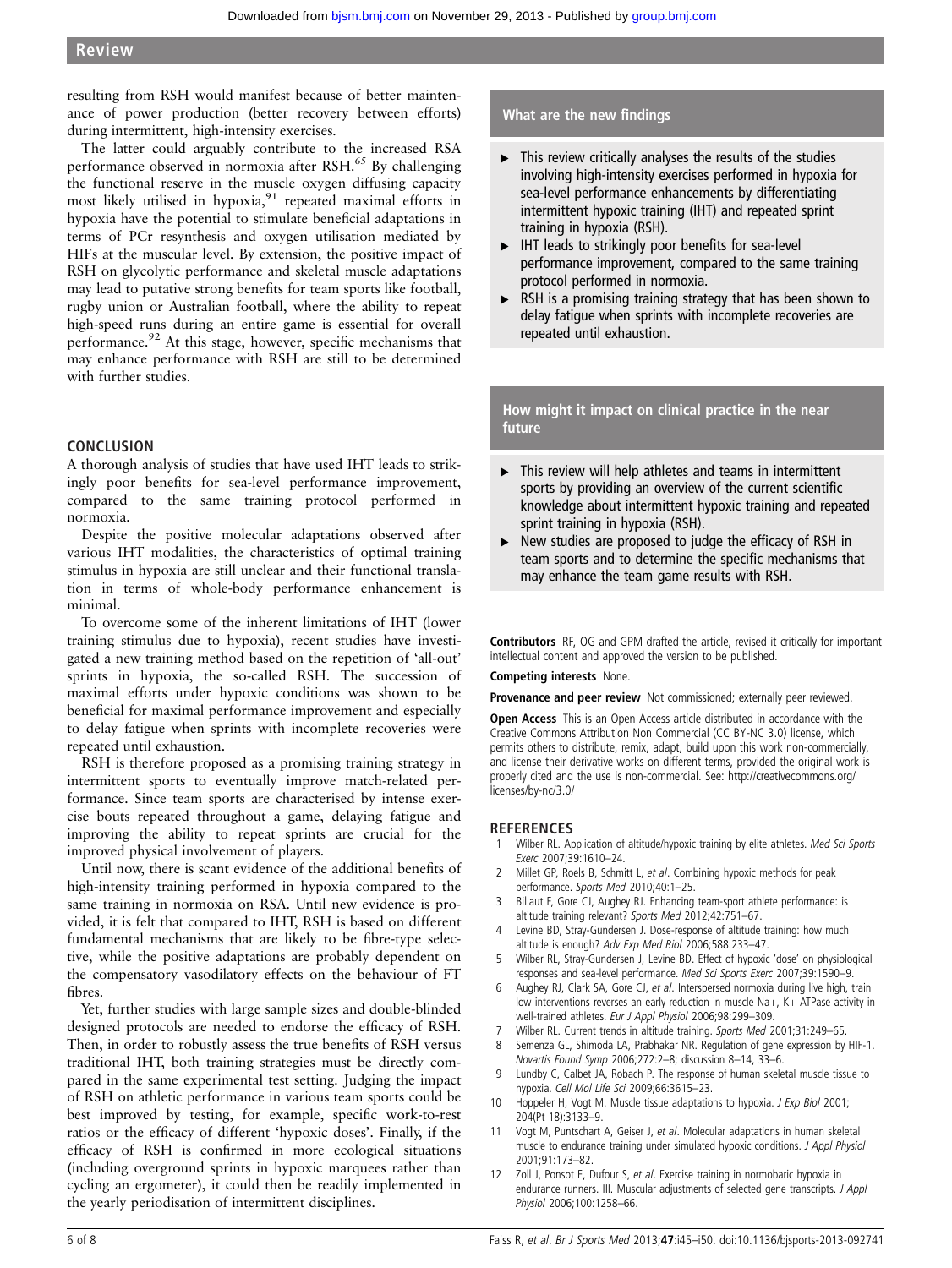- 13 Bartsch P, Dvorak J, Saltin B. A rebuttal. Scand J Med Sci Sports 2009;19:608.
- 14 Gatterer H, Faulhaber M, Netzer N. Hypoxic training for football players. Scand J Med Sci Sports 2009;19:607; author reply 08.
- 15 Millet GP, Faiss R. Hypoxic conditions and exercise-to-rest ratio are likely paramount. Sports Med 2012;42:1081–3.
- 16 Morton JP, Cable NT. Effects of intermittent hypoxic training on aerobic and anaerobic performance. Ergonomics 2005;48:1535–46.
- 17 Daniels J, Oldridge N. The effects of alternate exposure to altitude and sea level on world-class middle-distance runners. Med Sci Sports 1970;2:107–12.
- 18 Friedmann B, Frese F, Menold E, et al. Individual variation in the erythropoietic response to altitude training in elite junior swimmers. Br J Sports Med 2005;39:148–53.
- 19 Gore CJ, Hahn A, Rice A, et al. Altitude training at 2690m does not increase total haemoglobin mass or sea level VO2max in world champion track cyclists. J Sci Med Sport 1998;1:156–70.
- 20 Mizuno M, Juel C, Bro-Rasmussen T, et al. Limb skeletal muscle adaptation in athletes after training at altitude. J Appl Physiol 1990;68:496–502.
- 21 Lundby C, Millet GP, Calbet JA, et al. Does 'altitude training' increase exercise performance in elite athletes? Br J Sports Med 2012;46:792-5.
- 22 Hamlin MJ, Marshall HC, Hellemans J, et al. Effect of intermittent hypoxic training on 20 km time trial and 30s anaerobic performance. Scand J Med Sci Sports 2010;20:651–61.
- 23 Manimmanakorn A, Hamlin MJ, Ross JJ, et al. Effects of low-load resistance training combined with blood flow restriction or hypoxia on muscle function and performance in netball athletes. J Sci Med Sport 2013;16:337–42.
- 24 Iaia M, Rampinini E, Bangsbo J. High-intensity training in football. Int J Sports Physiol Perform 2009;4:291–306.
- 25 Millet GP, Faiss R, Brocherie F, et al. Hypoxic training and team sports: a challenge to traditional methods? Br J Sports Med 2013;47:i6–7.
- 26 Bergeron MF, Bahr R, Bartsch P, et al. International Olympic Committee consensus statement on thermoregulatory and altitude challenges for high-level athletes. Br J Sports Med 2012;46:770–9.
- 27 Bonetti DL, Hopkins WG. Sea-level exercise performance following adaptation to hypoxia: a meta-analysis. Sports Med 2009;39:107–27.
- 28 Billat V. Interval training for performance: a scientific and empirical practice. Part 1: aerobic interval training. Sports Med 2001;31:13–31.
- 29 Billat V. Interval training for performance: a scientific and empirical practice. Part 2: anaerobic interval training. Sports Med 2001;31:75–90.
- 30 Buchheit M, Laursen PB. High-intensity interval training, solutions to the programming puzzle: part I: cardiopulmonary emphasis. Sports Med 2013;43:313–38.
- 31 Burnley M, Jones AM. Oxygen uptake kinetics as a determinant of sports performance. Eur J Sport Sci 2007;7:63–79.
- 32 Midgley AW, McNaughton LR, Wilkinson M. Is there an optimal training intensity for enhancing the maximal oxygen uptake of distance runners? Empirical research findings, current opinions, physiological rationale and practical recommendations. Sports Med 2006;36:117–32.
- 33 Millet GP, Libicz S, Borrani F, et al. Effects of increased intensity of intermittent training in runners with differing VO2 kinetics. Eur J Appl Physiol 2003;90:50-7.
- 34 Millet GP, Candau R, Fattori P, et al. VO2 responses to different intermittent runs at velocity associated with VO2max. Can J Appl Physiol 2003;28:410–23.
- 35 Midgley AW, Mc Naughton LR, Wilkinson M. Criteria and other methodological considerations in the evaluation of time at VO2max. J Sports Med Phys Fitness 2006;46:183–8.
- 36 Girard O, Mendez-Villanueva A, Bishop D. Repeated-sprint ability—part I: factors contributing to fatigue. Sports Med 2011;41:673–94.
- 37 Bishop D, Girard O, Mendez-Villanueva A. Repeated-sprint ability—part II: recommendations for training. Sports Med 2011;41:741–56.
- 38 Haseler LJ, Hogan MC, Richardson RS. Skeletal muscle phosphocreatine recovery in exercise-trained humans is dependent on O2 availability. J Appl Physiol 1999;86:2013–18.
- 39 Mendez-Villanueva A, Edge J, Suriano R, et al. The recovery of repeated-sprint exercise is associated with PCr resynthesis, while muscle pH and EMG amplitude remain depressed. PLoS ONE 2012;7:e51977.
- 40 Carling C. Interpreting physical performance in professional soccer match-play: should we be more pragmatic in our approach? Sports Med 2013;43:655–63.
- 41 Rampinini E, Bishop D, Marcora SM, et al. Validity of simple field tests as indicators of match-related physical performance in top-level professional soccer players. Int J Sports Med 2007:28:228-35.
- 42 Mohr M, Krustrup P, Bangsbo J. Fatigue in soccer: a brief review. J Sports Sci 2005;23:593–9.
- 43 Garvican LA, Hammond K, Varley MC, et al. Lower running performance and exacerbated fatigue in soccer played at 1600m. Int J Sports Physiol Perform 2013 May 22. [Epub ahead of print].
- 44 Buchheit M. Should we be recommending repeated sprints to improve repeated-sprint performance? Sports Med 2012;42:169–72.
- 45 Hoffmann JJ Jr, Reed JP, Leiting K, et al. Repeated sprints, high intensity interval training, small sided games: theory and application to field sports. Int J Sports Physiol Perform 2013 May 22. [Epub ahead of print].
- 46 Roskamm H, Landry F, Samek L, et al. Effects of a standardized ergometer training program at three different altitudes. J Appl Physiol 1969;27:840-7.
- 47 Terrados N, Melichna J, Sylven C, et al. Effects of training at simulated altitude on performance and muscle metabolic capacity in competitive road cyclists. Eur J Appl Physiol Occup Physiol 1988;57:203–9.
- 48 Martino M, Myers K, Bishop P. Effects of 21 days training at altitude on sea-level anaerobic performance in competitive swimmers. Med Sci Sports Exerc 1995;27(5 Suppl):S7(abstract 37).
- 49 Emonson DL, Aminuddin AH, Wight RL, et al. Training-induced increases in sea level VO2max and endurance are not enhanced by acute hypobaric exposure. Eur J Appl Physiol Occup Physiol 1997;76:8–12.
- Katayama B, Sato Y, Ishida K, et al. The effects of intermittent exposure to hypoxia during endurance exercise training on the ventilatory responses to hypoxia and hypercapnia in humans. Eur J Appl Physiol Occup Physiol 1998;78:189-94.
- 51 Bailey DM, Castell LM, Newsholme EA, et al. Continuous and intermittent exposure to the hypoxia of altitude: implications for glutamine metabolism and exercise performance. Br J Sports Med 2000;34:210-12.
- 52 Geiser J, Vogt M, Billeter R, et al. Training high—living low: changes of aerobic performance and muscle structure with training at simulated altitude. Int J Sports Med 2001;22:579–85.
- 53 Karlsen T, Madsen o, Rolf S, et al. Effects of 3 weeks hypoxic interval training on sea level cycling performance and hematological parameters. Med Sci Sports Exerc 2002;34(5 Suppl 1):S224.
- 54 Hendriksen IJ, Meeuwsen T. The effect of intermittent training in hypobaric hypoxia on sea-level exercise: a cross-over study in humans. Eur J Appl Physiol 2003;88:396–403.
- 55 Truijens MJ, Toussaint HM, Dow J, et al. Effect of high-intensity hypoxic training on sea-level swimming performances. J Appl Physiol 2003;94:733–43.
- 56 Ventura N, Hoppeler H, Seiler R, et al. The response of trained athletes to six weeks of endurance training in hypoxia or normoxia. Int J Sports Med 2003;24:166–72.
- 57 Roels B, Millet GP, Marcoux CJ, et al. Effects of hypoxic interval training on cycling performance. Med Sci Sports Exerc 2005;37:138–46.
- 58 Roels B, Bentley DJ, Coste O, et al. Effects of intermittent hypoxic training on cycling performance in well-trained athletes. Eur J Appl Physiol 2007;101:359-68.
- 59 Dufour SP, Ponsot E, Zoll J, et al. Exercise training in normobaric hypoxia in endurance runners. I. Improvement in aerobic performance capacity. J Appl Physiol 2006;100:1238–48.
- 60 Lecoultre V, Boss A, Tappy L, et al. Training in hypoxia fails to further enhance endurance performance and lactate clearance in well-trained men and impairs glucose metabolism during prolonged exercise. Exp Physiol 2010;95:315–30.
- 61 Mao TY, Fu LL, Wang JS. Hypoxic exercise training causes erythrocyte senescence and rheological dysfunction by depressed Gardos channel activity. J Appl Physiol 2011;111:382–91.
- 62 Holliss BA, Fulford J, Vanhatalo A, et al. Influence of intermittent hypoxic training on muscle energetics and exercise tolerance. J Appl Physiol 2013;114:611–19.
- 63 Puype J, Van Proeyen K, Raymackers JM, et al. Sprint interval training in hypoxia stimulates glycolytic enzyme activity. Med Sci Sports Exerc 2013; In press.
- 64 Galvin HM, Cooke K, Sumners DP, et al. Repeated sprint training in normobaric hypoxia. Br J Sports Med 2013;47:i74-9.
- 65 Faiss R, Leger B, Vesin JM, et al. Significant molecular and systemic adaptations after repeated sprint training in hypoxia. PLoS ONE 2013;8:e56522.
- 66 Katayama K, Sato Y, Morotome Y, et al. Ventilatory chemosensitive adaptations to intermittent hypoxic exposure with endurance training and detraining. J Appl Physiol 1999;86:1805–11.
- 67 Gore CJ, Rodriguez FA, Truijens MJ, et al. Increased serum erythropoietin but not red cell production after 4 wk of intermittent hypobaric hypoxia (4,000–5,500m). J Appl Physiol 2006;101:1386–93.
- 68 Buchheit M, Kuitunen S, Voss SC, et al. Physiological strain associated with high-intensity hypoxic intervals in highly trained young runners. J Strength Cond Res 2012;26:94–105.
- 69 Kime R, Karlsen T, Nioka S, et al. Discrepancy between cardiorespiratory system and skeletal muscle in elite cyclists after hypoxic training. Dyn Med 2003;2:4.
- 70 Desplanches D, Hoppeler H, Linossier MT, et al. Effects of training in normoxia and normobaric hypoxia on human muscle ultrastructure. Pflugers Arch 1993;425:263–7.
- 71 Roels B, Thomas C, Bentley DJ, et al. Effects of intermittent hypoxic training on amino and fatty acid oxidative combustion in human permeabilized muscle fibers. J Appl Physiol 2007;102:79–86.
- 72 Ponsot E, Dufour SP, Zoll J, et al. Exercise training in normobaric hypoxia in endurance runners. II. Improvement of mitochondrial properties in skeletal muscle. J Appl Physiol 2006;100:1249–57.
- 73 Toffoli S, Roegiers A, Feron O, et al. Intermittent hypoxia is an angiogenic inducer for endothelial cells: role of HIF-1. Angiogenesis 2009;12:47–67.
- 74 Gore CJ, Hahn AG, Aughey RJ, et al. Live high:train low increases muscle buffer capacity and submaximal cycling efficiency. Acta Physiol Scand 2001;173:275–86.
- 75 Levine BD. Intermittent hypoxic training: fact and fancy. High Alt Med Biol 2002;3:177–93.
- 76 Brosnan MJ, Martin DT, Hahn AG, et al. Impaired interval exercise responses in elite female cyclists at moderate simulated altitude. J Appl Physiol 2000;89:1819–24.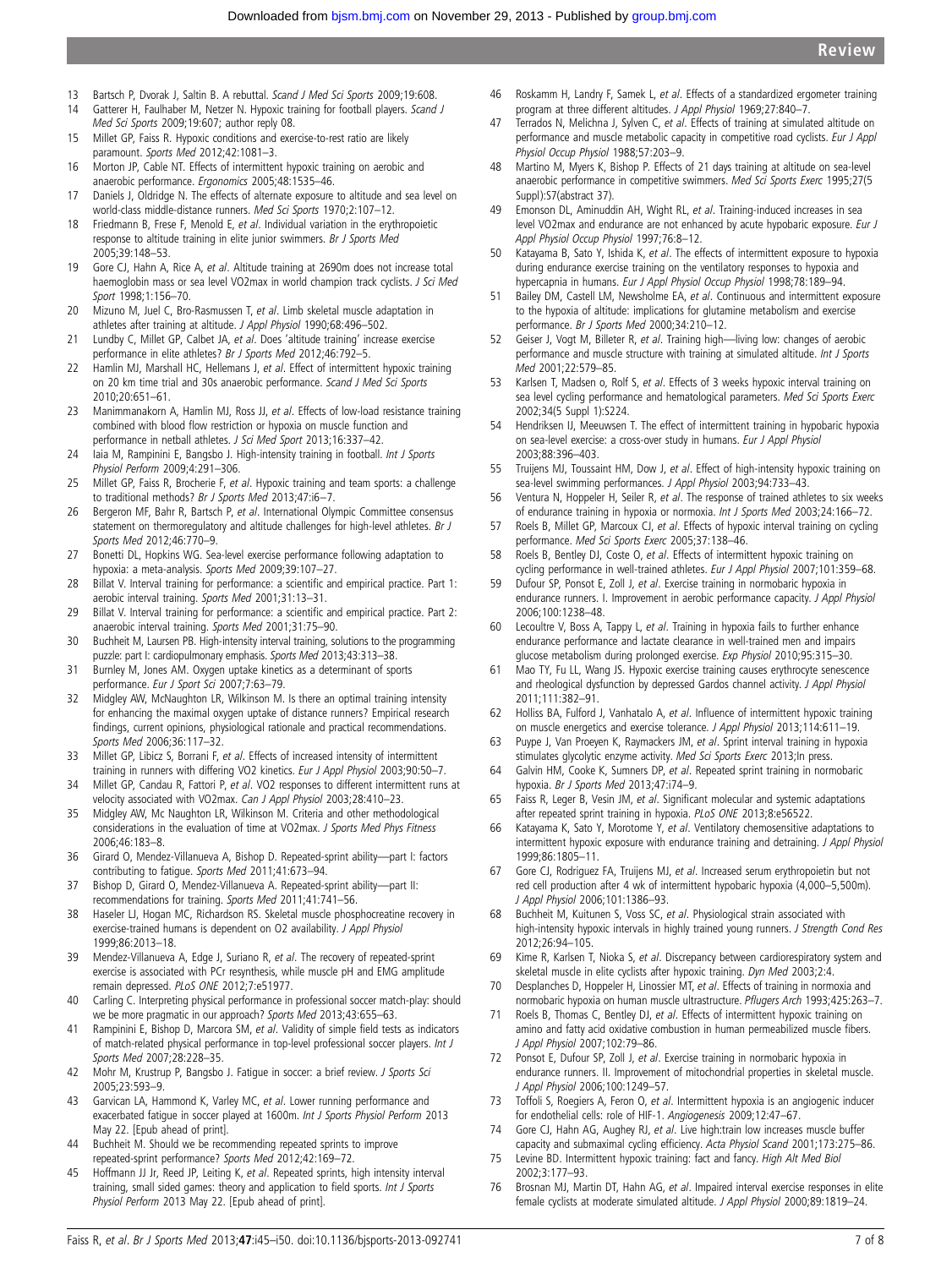### Review

- 77 Smith KJ, Billaut F. Influence of cerebral and muscle oxygenation on repeated-sprint ability. Eur J Appl Physiol 2010;109:989-99.
- 78 Balsom PD, Gaitanos GC, Ekblom B, et al. Reduced oxygen availability during high intensity intermittent exercise impairs performance. Acta Physiol Scand 1994;152:279–85.
- 79 Bowtell JL, Cooke K, Turner R, et al. Acute physiological and performance responses to repeated sprints in varying degrees of hypoxia. J Sci Med Sport 2013;13:00142-4.
- 80 Bangsbo J, Iaia FM, Krustrup P. The Yo-Yo intermittent recovery test: a useful tool for evaluation of physical performance in intermittent sports. Sports Med 2008;38:37–51.
- 81 Casey DP, Joyner MJ. Compensatory vasodilatation during hypoxic exercise: mechanisms responsible for matching oxygen supply to demand. J Physiol 2012; 590(Pt 24):6321–6.
- 82 Perrey S, Rupp T. Altitude-induced changes in muscle contractile properties. High Alt Med Biol 2009;10:175–82.
- 83 Hogan MC, Richardson RS, Haseler LJ. Human muscle performance and PCr hydrolysis with varied inspired oxygen fractions: a 31P-MRS study. J Appl Physiol 1999;86:1367–73.
- 84 Katayama K, Amann M, Pegelow DF, et al. Effect of arterial oxygenation on quadriceps fatigability during isolated muscle exercise. Am J Physiol Regul Integr Comp Physiol 2007;292:R1279–86.
- 85 Billaut F, Buchheit M. Repeated-sprint performance and vastus lateralis oxygenation: effect of limited O<sub>2</sub> availability. Scand J Med Sci Sports 2013;23:e185-93.
- 86 Laughlin MH, Armstrong RB. Muscular blood flow distribution patterns as a function of running speed in rats. Am J Physiol 1982;243:H296-306.
- 87 McDonough P, Behnke BJ, Padilla DJ, et al. Control of microvascular oxygen pressures in rat muscles comprised of different fibre types. J Physiol 2005; 563(Pt 3):903–13.
- 88 Cleland SM, Murias JM, Kowalchuk JM, et al. Effects of prior heavy-intensity exercise on oxygen uptake and muscle deoxygenation kinetics of a subsequent heavy-intensity cycling and knee-extension exercise. Appl Physiol Nutr Metab 2012;37:138–48.
- 89 Copp SW, Holdsworth CT, Ferguson SK, et al. Muscle fibre-type dependence of neuronal nitric oxide synthase-mediated vascular control in the rat during high speed treadmill running. J Physiol 2013;591(Pt 11):2885–96.
- 90 Ferguson SK, Hirai DM, Copp SW, et al. Impact of dietary nitrate supplementation via beetroot juice on exercising muscle vascular control in rats. J Physiol 2013; 591(Pt 2):547–57.
- 91 Calbet JAL, Lundby C. Air to muscle O2 delivery during exercise at altitude. High Alt Med Biol 2009;10:123–34.
- 92 Hoff J, Helgerud J. Endurance and strength training for soccer players: physiological considerations. Sports Med 2004;34:165–80.